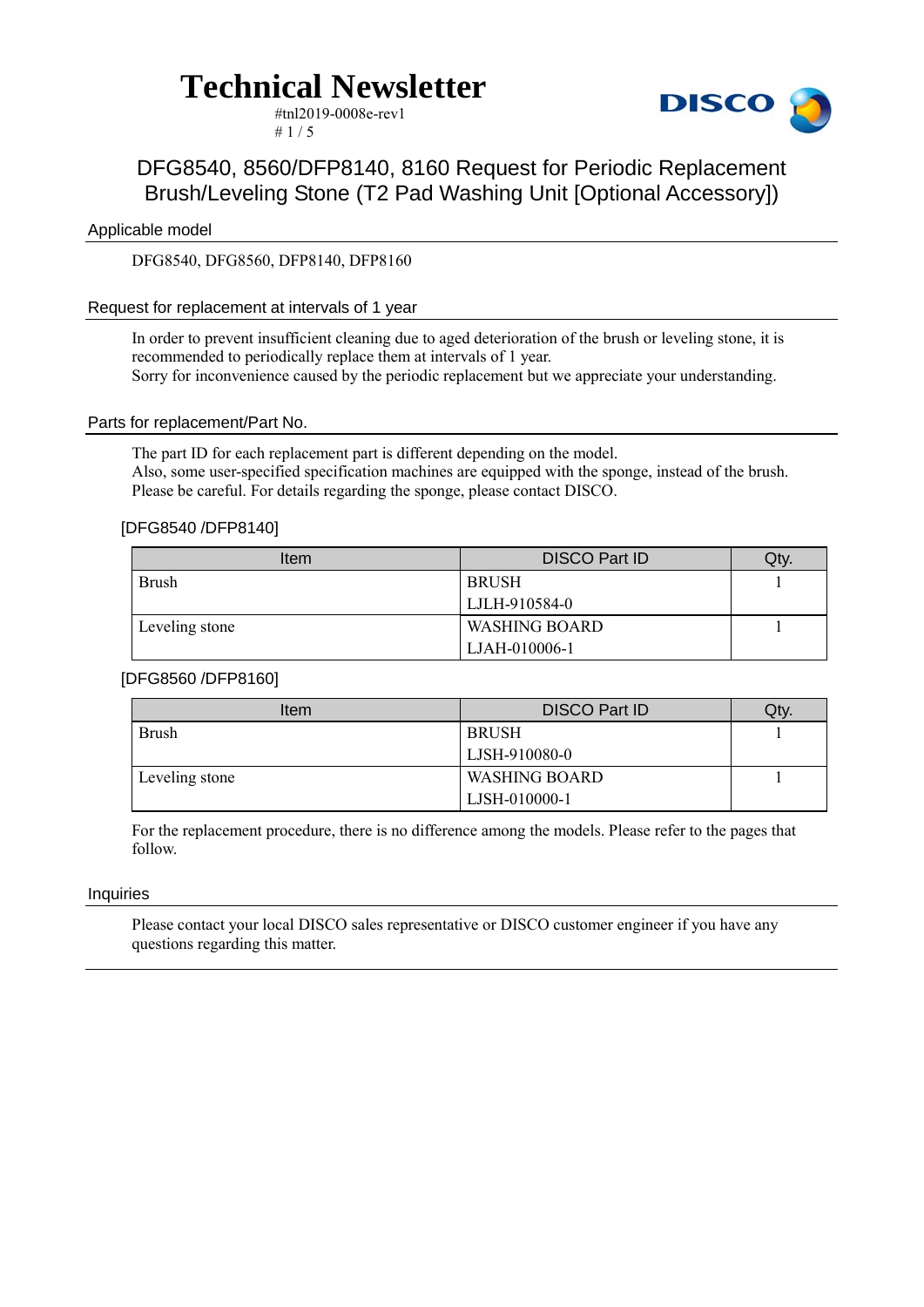#tnl2019-0008e-rev1  $# 2 / 5$ 



### Replacement of Brush/Leveling Stone (T2 Pad Washing Unit [Optional Accessory])

#### Necessary tool

Allen wrench

Procedures to replace the brush/leveling stone of the T2 pad washing unit



| Step No. | Procedure                                                                                                                                                                                                                                                                                 |  |
|----------|-------------------------------------------------------------------------------------------------------------------------------------------------------------------------------------------------------------------------------------------------------------------------------------------|--|
|          | Connect the handy panel at the Z1 side.                                                                                                                                                                                                                                                   |  |
| 2        | Move the brush of the washing unit to the washing (center) position.                                                                                                                                                                                                                      |  |
|          | $\rightarrow$ Refer to Section 2-3-8, [Operation Screens for Washing Unit] of Chapter G in the<br>Maintenance Manual for operation details of the washing unit.                                                                                                                           |  |
| 3        | Display the operation screen for the transfer arm 2.                                                                                                                                                                                                                                      |  |
|          | #300 T.ARM2/ INITIAL<br>$\leq P$<br>R<br>N><br>Z:<br>VAC:<br>$\# \# \# \# \mathsf{mm}$<br>### kPa<br>$\mathbf{T}$ :<br>###.## °<br><b>VACUUM OFF</b><br><b>VACUUM ON</b><br><b>INITIAL</b><br><b>BLOW ON</b><br><b>BLOW OFF</b><br><b>SEQUENCE</b><br><b>WATER ON</b><br><b>WATER OFF</b> |  |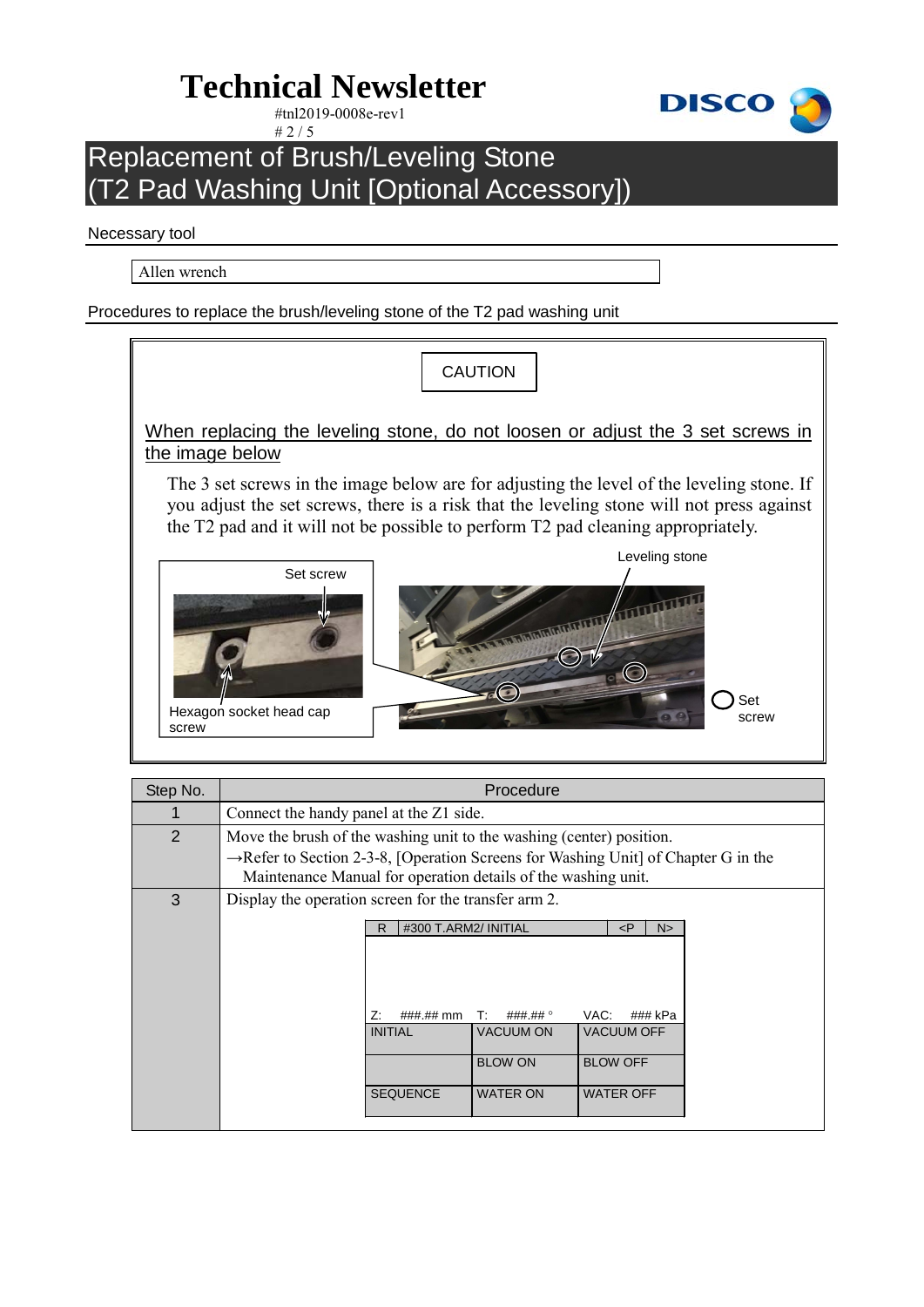#tnl2019-0008e-rev1 #  $3 / 5$ 



Procedures to replace the brush/leveling stone of the T2 pad washing unit (Continued)

| Step No.       | Procedure                                                                                                 |  |  |
|----------------|-----------------------------------------------------------------------------------------------------------|--|--|
| $\overline{4}$ | Press ">P" key twice.                                                                                     |  |  |
|                | • The following screen appears.                                                                           |  |  |
|                | #305<br>T.ARM2 / P.WASH.OPT.2<br>P<br>N>                                                                  |  |  |
|                |                                                                                                           |  |  |
|                |                                                                                                           |  |  |
|                |                                                                                                           |  |  |
|                | VAC:<br>###.## mm<br>### kPa<br>Z:<br>T:<br>$\# \# \# \# \#$<br><b>MOVE</b><br><b>MOVE</b><br><b>MOVE</b> |  |  |
|                | <b>T SCRUBBING</b><br>T ESCAPE<br><b>T BRUSHING</b>                                                       |  |  |
|                | <b>STONE</b><br><b>BRUSH</b><br><b>SET</b><br><b>SET</b>                                                  |  |  |
|                | <b>WASH SEQ</b><br>WASH SEQ                                                                               |  |  |
|                | (STONE)<br>(BRUSH)                                                                                        |  |  |
| 5              | Press "MOVE T ESCAPE" key.                                                                                |  |  |
|                | • The transfer arm 2 pad moves to the chuck table side.                                                   |  |  |
| 6              | Press "BRUSH SET" key.                                                                                    |  |  |
|                | • The brush will rotate and the brush side will face upward.                                              |  |  |
| $\overline{7}$ | Open the grinding section side cover at the Z1 side.                                                      |  |  |
| 8              | Remove the brush after removing the hexagon socket head cap screws ( $M4 \times 2$ ).                     |  |  |
|                | Hexagon socket head cap screw<br><b>Brush</b>                                                             |  |  |
|                | Hexagon socket                                                                                            |  |  |
|                | head cap screw<br><b>A MARIADA GALLA A TITULI</b>                                                         |  |  |
|                |                                                                                                           |  |  |
|                |                                                                                                           |  |  |
|                |                                                                                                           |  |  |
|                |                                                                                                           |  |  |
|                |                                                                                                           |  |  |
| 9              | Install a new brush with the hexagon socket head cap screws ( $M4 \times 2$ ).                            |  |  |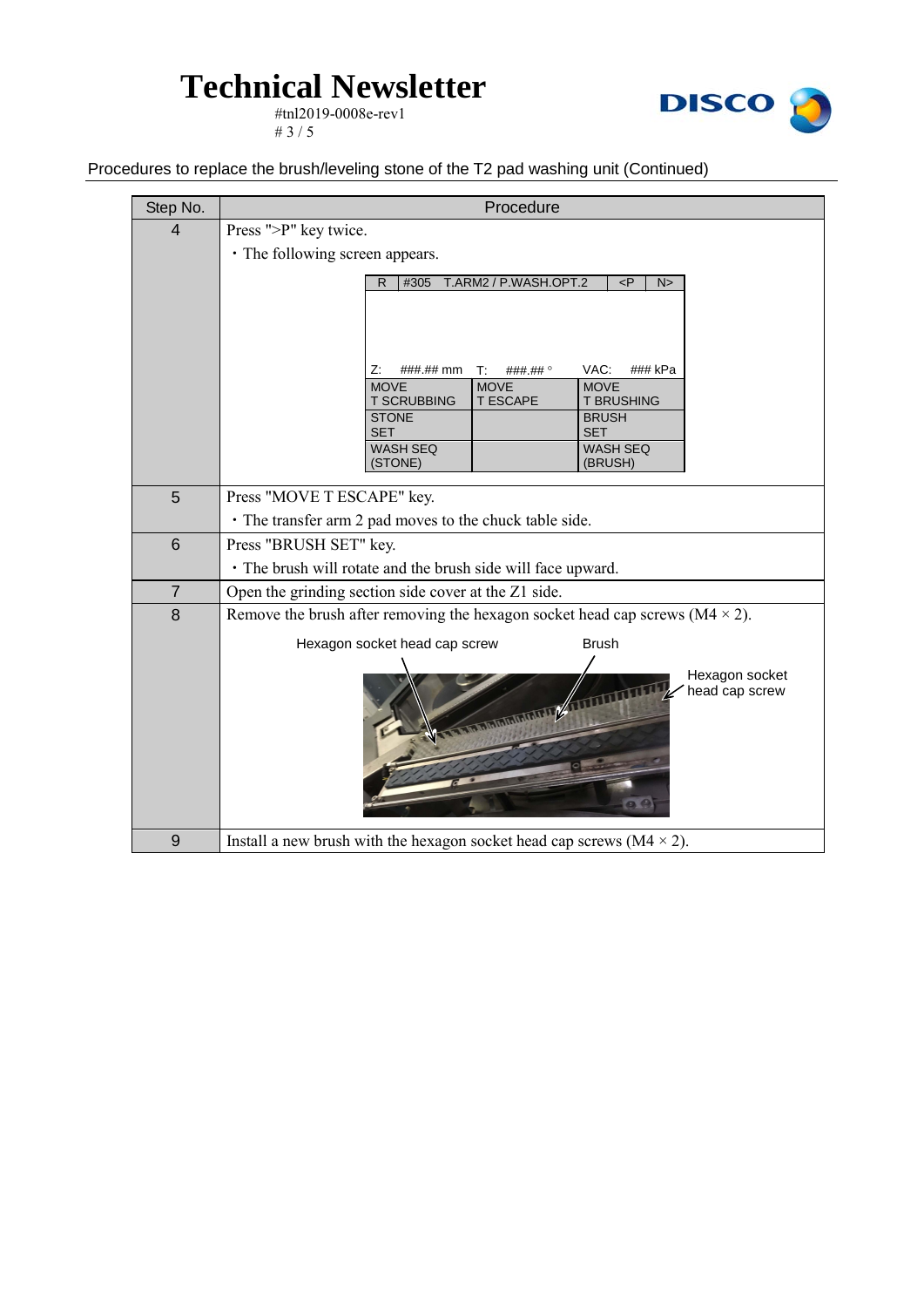#tnl2019-0008e-rev1 # 4  $/ 5$ 



Procedures to replace the brush/leveling stone of the T2 pad washing unit (Continued)

| Step No. | Procedure                                                                                                                                                                                                 |  |
|----------|-----------------------------------------------------------------------------------------------------------------------------------------------------------------------------------------------------------|--|
| 10       | Remove the hexagon socket head cap screws (3 pcs) and remove the leveling stone<br>together with the holder.                                                                                              |  |
|          | · The size for the hexagon socket head cap screws is M5 for the DFG8540/DFP8140, and<br>M4 for the DFG8560/DFP8160.                                                                                       |  |
|          | • Do not adjust the 3 set screws next to the hexagon socket head cap screws. The 3 set<br>screws are for adjusting the level of the leveling stone.                                                       |  |
|          | Holder<br>Leveling stone<br>Set screw<br>The light distributed of the<br><b>C</b><br>Hexagon socket head cap                                                                                              |  |
|          | screw<br>Set screw                                                                                                                                                                                        |  |
| 11       | Remove the leveling stone after loosening the set screws (3 pcs) at the lateral side of the<br>holder.<br>• The size for the set screws is M5 for the DFG8540/DFP8140, and M4 for the<br>DFG8560/DFP8160. |  |
|          | Leveling stone<br>Holder<br>Set screw                                                                                                                                                                     |  |